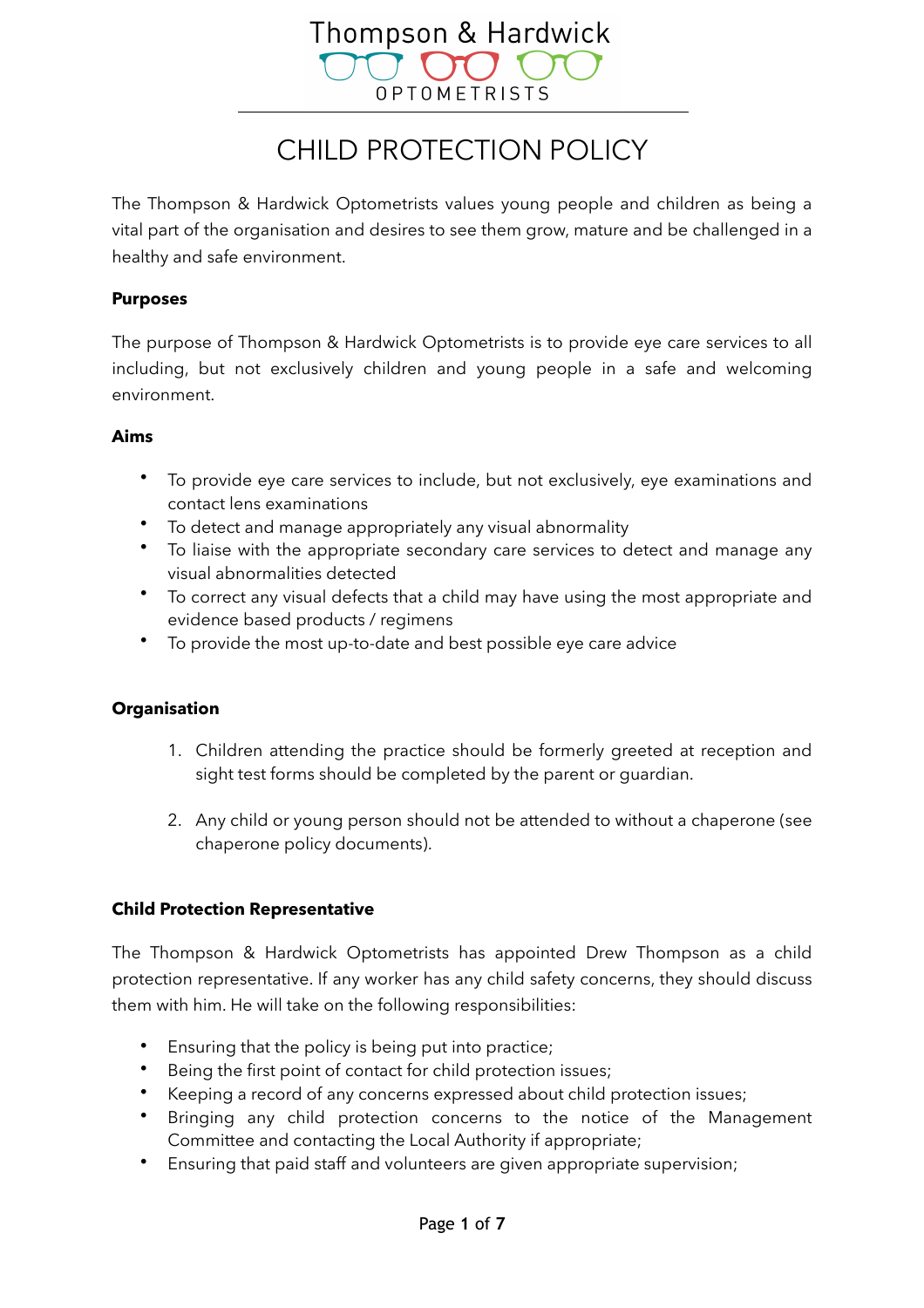• Ensuring that everyone involved with the organisation is aware of the identity of the Child Protection Representative.

The policy will be reviewed on an annual basis to ensure that it is meeting its aims

#### **Personal/Personnel Safety**

- A group of children or young people under sixteen should not be left unattended at any time.
- Avoid being alone with an individual child or young person for a long time. If there is a need to be alone with a child or young person (e.g. first aid or he/she is distressed) make sure that another worker knows where you are and why.
- At no time should a volunteer or worker from any external organisation arrange to meet a young person away from the activity without someone else being there.
- As such meetings should be planned and have the approval of a member of the Committee (this must be someone other than the organiser themselves).
- Teenage assistants should always be supervised.

#### **Child Safety**

- 1. Make sure that the area you are using for activities is fit for the purpose..
- 2. Make sure that all workers and assistants know
	- Where the emergency phone is and how to operate it
	- Where the first aid kit is
	- Who is responsible for First Aid and how to record accidents or injuries in the incident book
	- What to do in the event of a fire or other emergency
- 3. Once a year there should be a fire practice
- 4. Do not let children go home without an adult unless the parent has specifically said thy may do so. Never let a child go with another adult unless the parent has informed you that this will happen.

Under no circumstances will workers give a lift home to a young person.

#### **New Workers**

Workers and assistants are by far the most valuable resource the group has for working with young people. When recruiting and selecting paid workers and volunteers the following steps will be taken: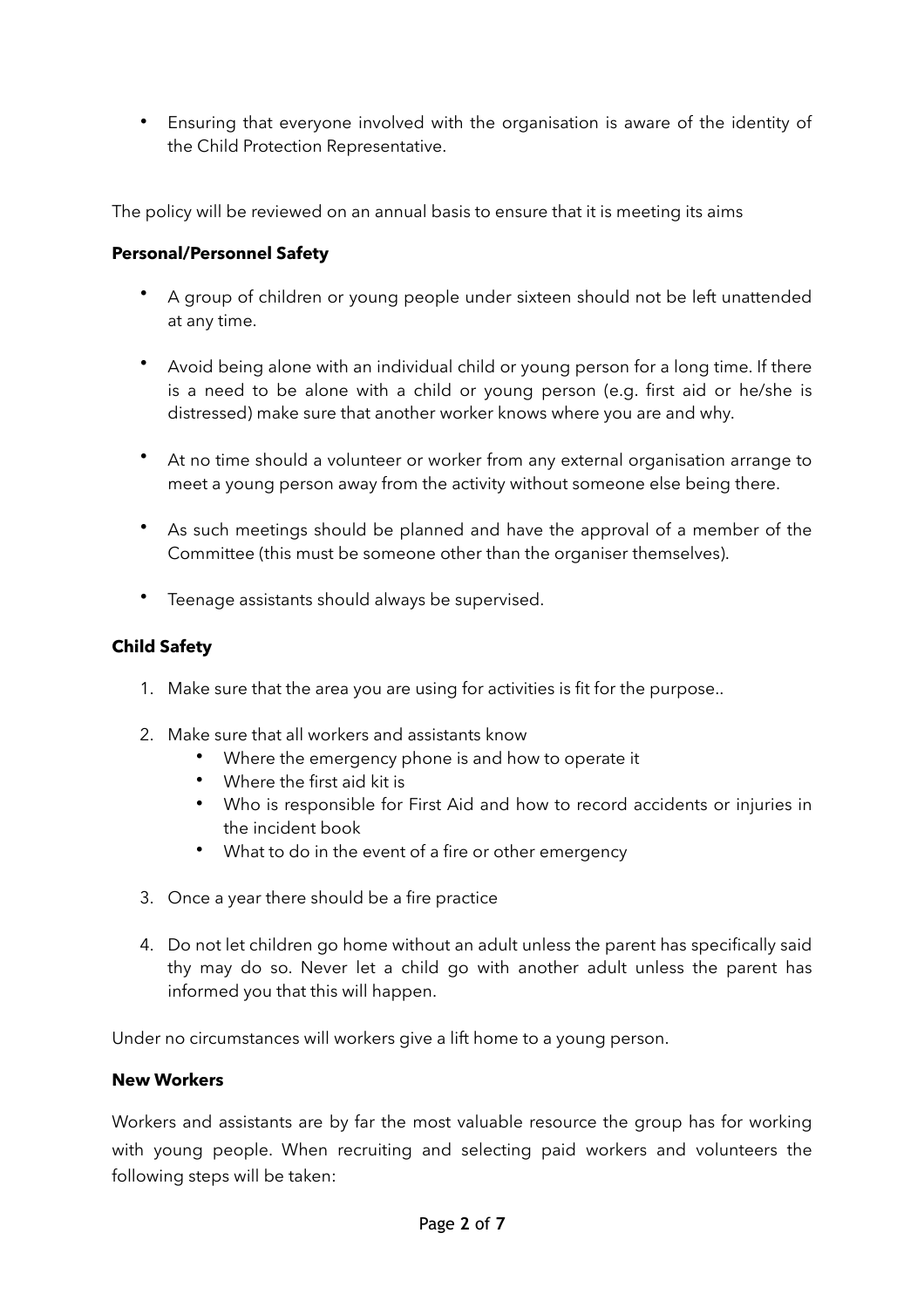- Completion of an application form;
- An interview by two people and a final design made;
- Identifying reasons for gaps in employment, and other inconsistencies in the application;
- Checking of the applicants' identity (passport, driving license, etc);
- Taking up references prior to the person starting work;
- Ensuring criminal record checks have been carried out through relevant local agencies approved by the Criminal Records Bureau;
- Taking appropriate advice before employing someone with a criminal record;
- Allowing no unaccompanied access to children until all of the above have been completed;
- A probationary period of 3 months for new paid workers and volunteers;
- On-going supervision of paid workers and volunteers;
- Ensuring good practice is followed in working with children and young people by providing appropriate training and guidance;
- A nominated child Protection representative on the Management Committee.

#### **What is child protection**?

#### **Child protection is the response to the different ways in which a young person's or child's physical, emotional, intellectual and spiritual health are damaged by the actions of another person.**

#### **What you should do**

- 1. Listen to the child/young person
- 2. Look at them directly and do not promise to keep any secrets before you know what they are, but always let the child/young person know if, and why, you are going to tell anyone
- **3.** Look at them directly and do not promise to keep any secrets before you know what they are, but always let the child/young person know if, and why, you are going to tell anyone
- **4.** Take whatever is said to you seriously and help the child/young person to trust his/ her own feelings. Take notes of exactly what is said to you avoiding assumptions and conjecture.
- 5. It is note the role of the worker to investigate any allegations (this would contaminate evidence if a situation went to court). Any disclosure by a child/young person must be reported to the named child protection officer.
- 6. Speak immediately to the Local Authority or NSPCC for further advice and guidance.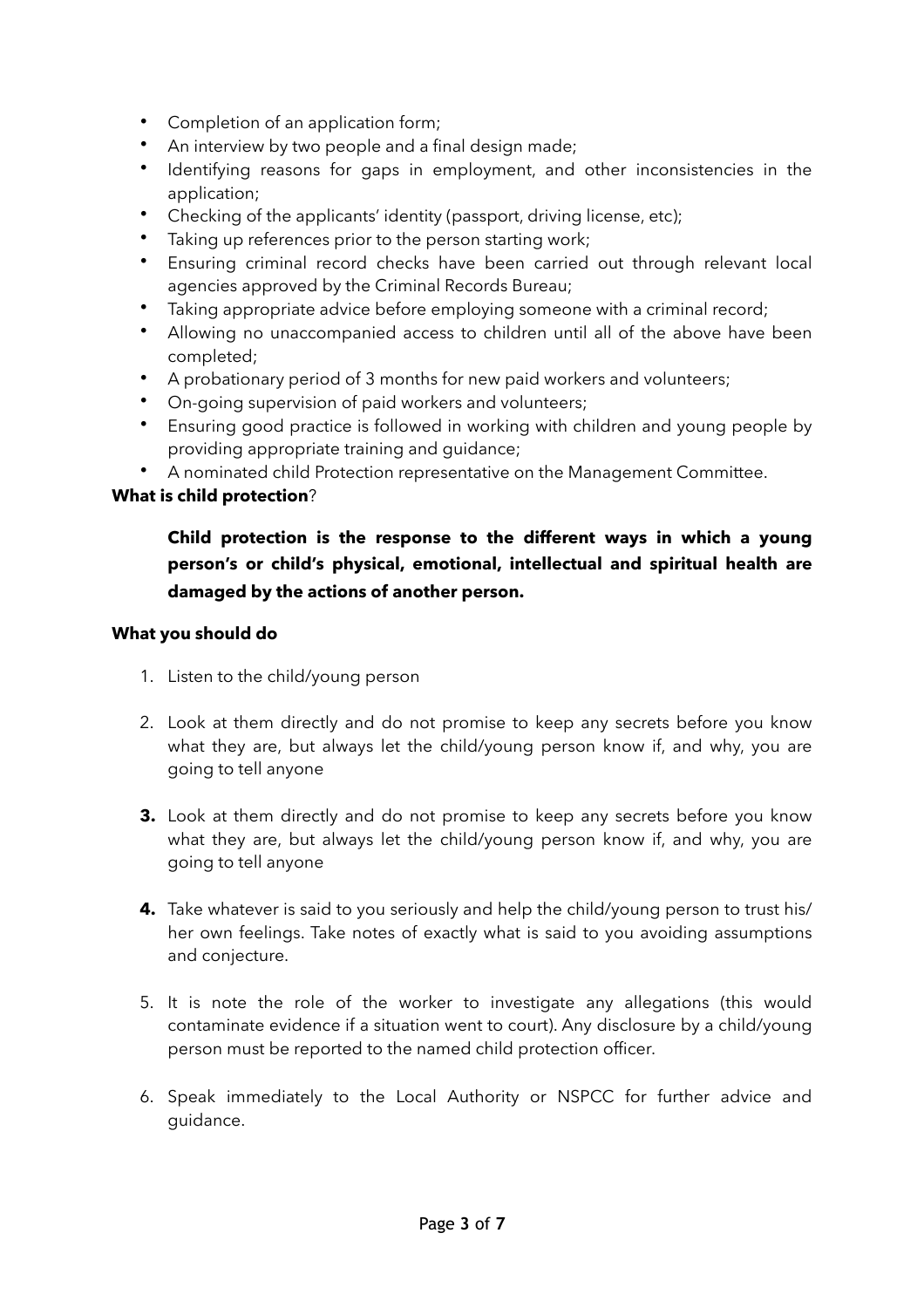#### **What you should** *not* **do**

- **1.** Workers/volunteers should not begin investigating the matter themselves.
- **2.** Do not discuss the matter with anyone except the correct people in authority.
- **3.** Do not form your own opinions and decide to do nothing.

#### **Things to say or do:**

- 'What you are telling me is very important'
- This is not your fault'
- 'I am sorry that this has happened/is happening'
- 'You were right to tell someone'
- What you are telling me should not be happening to you and I will find out the best way to help you'
- Make notes soon after the event. Try to write down exactly what the young person or child said. Avoid assumptions or conjecture.

#### **Things** *not* **to say or do:**

- Do not ask leading questions Why? How? What?
- Do not say 'Are you sure?'
- Do not show your own emotions e.g. shock/disbelief
- Do not make false promises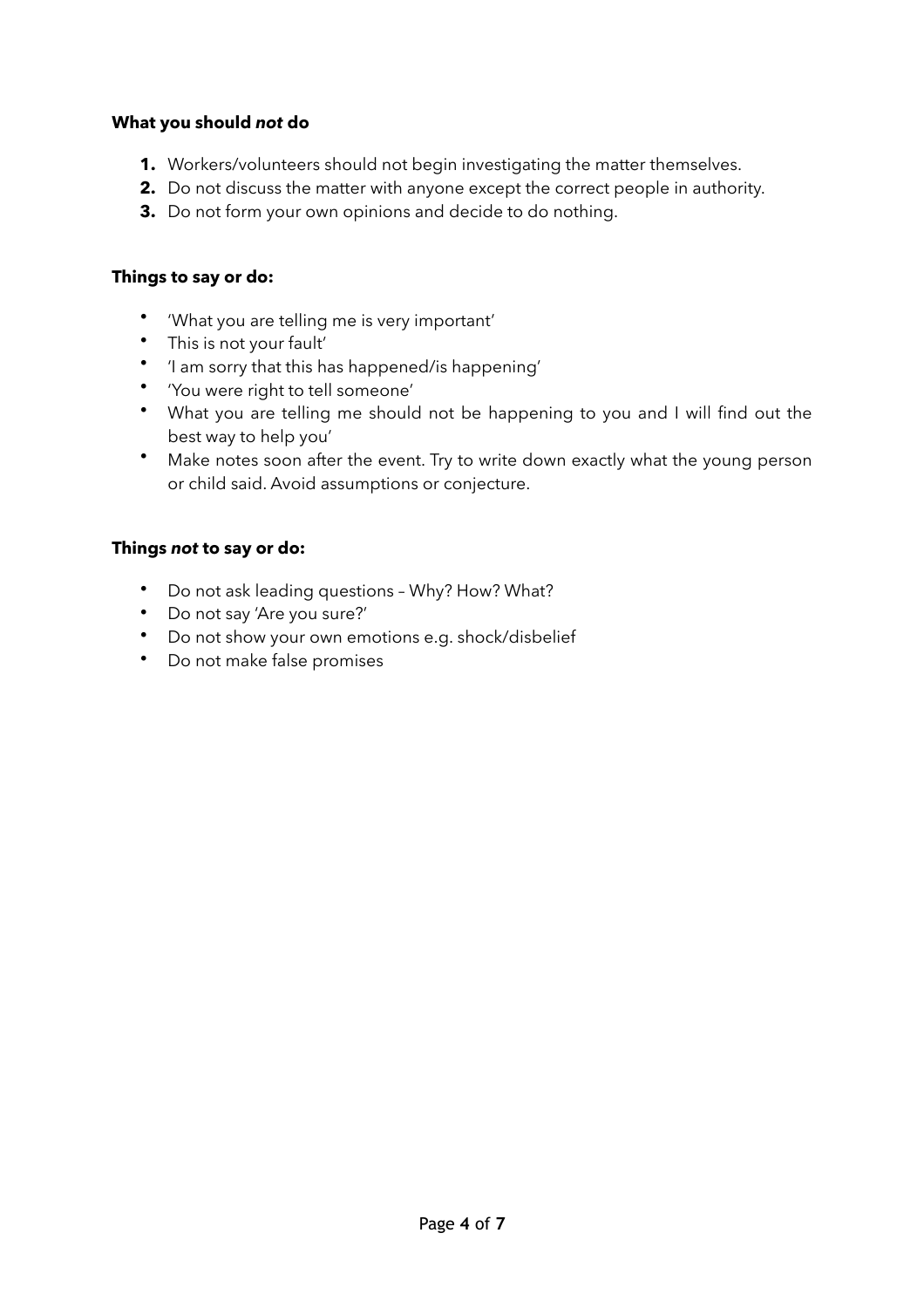#### **Appendix A**

# Fylde & Wyre Safeguarding

Published on 16/5/14 by Dario Devito | Updated on 14/8/14 by Mark Britton [www.fyldeandwyreccg.nhs.uk/find-services/safeguarding](http://www.fyldeandwyreccg.nhs.uk/find-services/safeguarding)

As a clinical commissioning group we have a duty to keep children and adults safe by safeguarding and promoting the welfare of children and young people, and protecting adults who may be vulnerable to abuse.

We seek assurances from all health providers from which we buy services on your behalf that they have safeguarding policies and procedures in place. We ask them to provide evidence of how they are meeting essential safeguarding standards and the services provided are monitored regularly.

## Children and young people

Keeping children and young people (those aged under 18) safe by safeguarding them means:

- Protecting children from abuse
- Making sure that a child's health or development is not impaired
- Making sure that children are growing up in a safe environment that provides effective care and development opportunities
- Taking action to ensure that all children have the best chances in life

Abuse can include physical, emotional, sexual abuse and neglect. If you have concerns that a child is being abused or have concerns about the care they are receiving, you should make a referral to social care by telephoning 0300 123 6720.

### Adults

A vulnerable adult is someone aged 18 years or over who might not be able to take care of themselves, protect themselves from harm or stop themselves from being exploited. This could be because they have a mental health problem, a disability, a sensory impairment, are old or frail, or have some form of illness. Abuse can include physical, emotional, sexual, financial/material abuse and neglect, discrimination or abuse within an institutional environment.

If you think you, or someone you know, is being mistreated or abused, you should make an alert to social care by telephoning 0300 123 6720.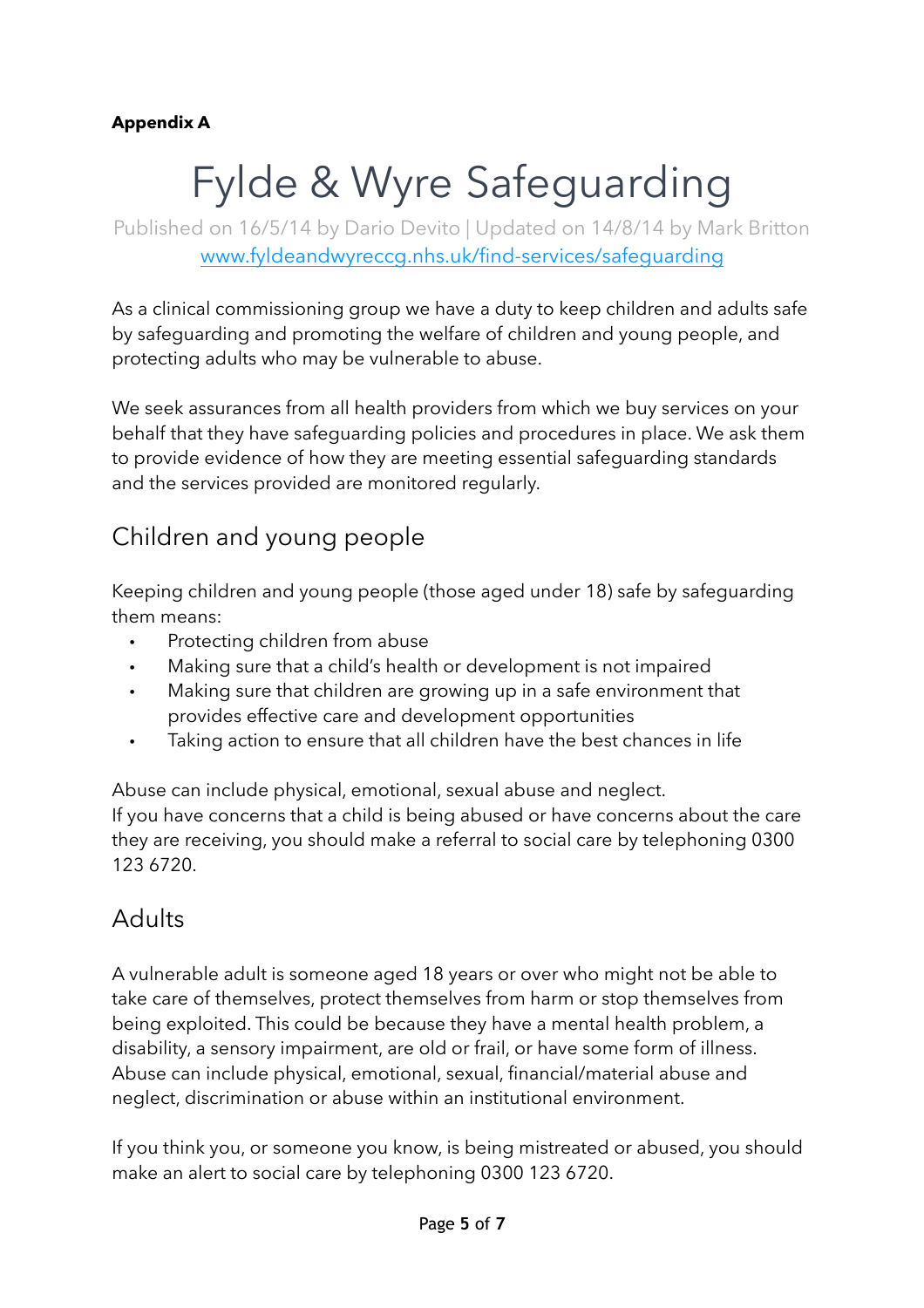#### **Appendix B**

## Safeguarding Record Form

| Date                                              |  |
|---------------------------------------------------|--|
| Name of person completing<br>this form (CAPITALS) |  |
| Name of child/young person<br>involved (CAPITALS) |  |
| Names of any witnesses<br>involved (CAPITALS)     |  |
| Name of parent/guardian<br>responsible (CAPITALS) |  |
| Contact details                                   |  |
| Place of incident                                 |  |
| Circumstances of incident                         |  |
| Persons/Authorities informed                      |  |
| Any other comments                                |  |
| Signed                                            |  |
| Signed by safeguarding<br>officer                 |  |